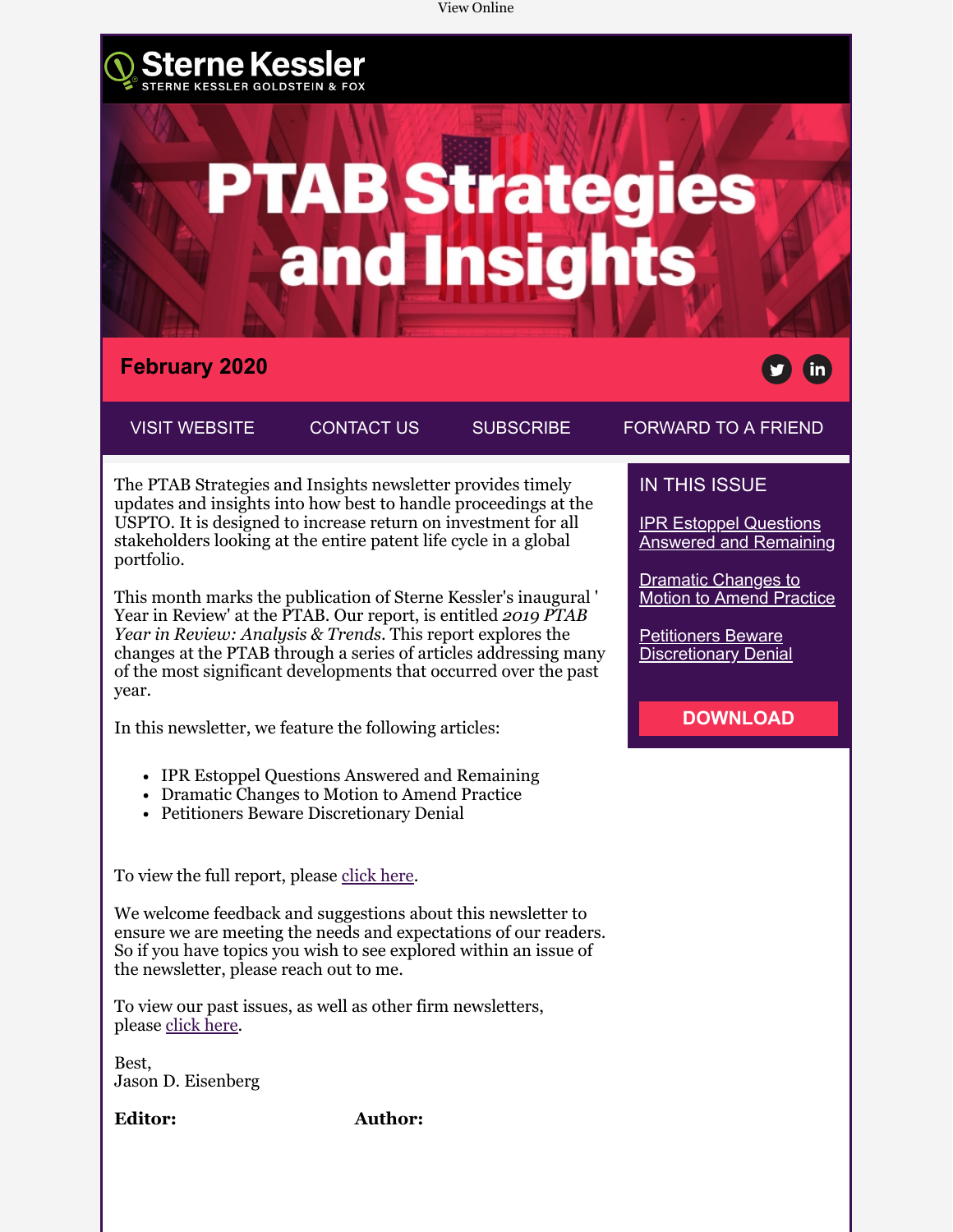

**Jason D. Eisenberg** Director [jasone@sternekessler.com](mailto:jasone@sternekessler.com)

#### **Author:**



**Tyler S. Hoge** Associate [thoge@sternekessler.com](mailto:%E2%80%8Bthoge@sternekessler.com)

# [rbemben@sternekessler.com](mailto:rbemben@sternekessler.com)

**Director** 

**Richard M. Bemben**



**Rebecca A. Lindhorst** Associate [rlindhorst@sternekessler.com](mailto:rlindhorst@sternekessler.com) **Author:**



**Steven M. Pappas** Patent Agent [spappas@sternekessler.com](mailto:spappas@sternekessler.com)

### **Author:**



**Pauline M. Pelletier** Director [ppelletier@sternekessler.com](mailto:ppelletier@sternekessler.com)



**Jonathan Tuminaro, Ph.D.** Director [jtuminaro@sternekessler.com](http://jtuminaro@sternekessler.com/)

## IPR ESTOPPEL QUESTIONS ANSWERED AND REMAINING

By: [Rebecca A. Lindhorst](https://www.sternekessler.com/professionals/rebecca-lindhorst) and Pauline M. Pelletier

#### **Summary**

When Congress created *inter partes* review ("IPR") proceedings in the Leahy-Smith America Invents Act, it included an estoppel provision to avoid duplicative validity challenges against the same patent claims.<sup>1</sup> As set forth in  $35$  U.S.C. §  $315(e)(2)$ , a "petitioner in an inter partes review … that results in a final written decision under section 318(a) … may not assert either in a civil action … or in a proceeding before the International Trade Commission … that the claim is invalid on any ground that the petitioner raised or reasonably could have raised during that [IPR]." While seemingly straight-forward, this provision has left litigants and courts grappling with how far the estoppel reaches and, in particular, what the phrase "raised or reasonably could have been raised" means. In 2019, courts began to shed some light on the scope of this estoppel. But many questions still remain.

<span id="page-1-1"></span><span id="page-1-0"></span>

#### [Read More](https://e.sternekessler.com/cv/9a6311a90c36bcb6ad26a91d33e66105069d0694/p=8694617)

### DRAMATIC CHANGES TO MOTION TO AMEND PRACTICE

By: Tyler S. Hoge and [Jonathan Tuminaro, Ph.D.](https://www.sternekessler.com/professionals/jonathan-tuminaro)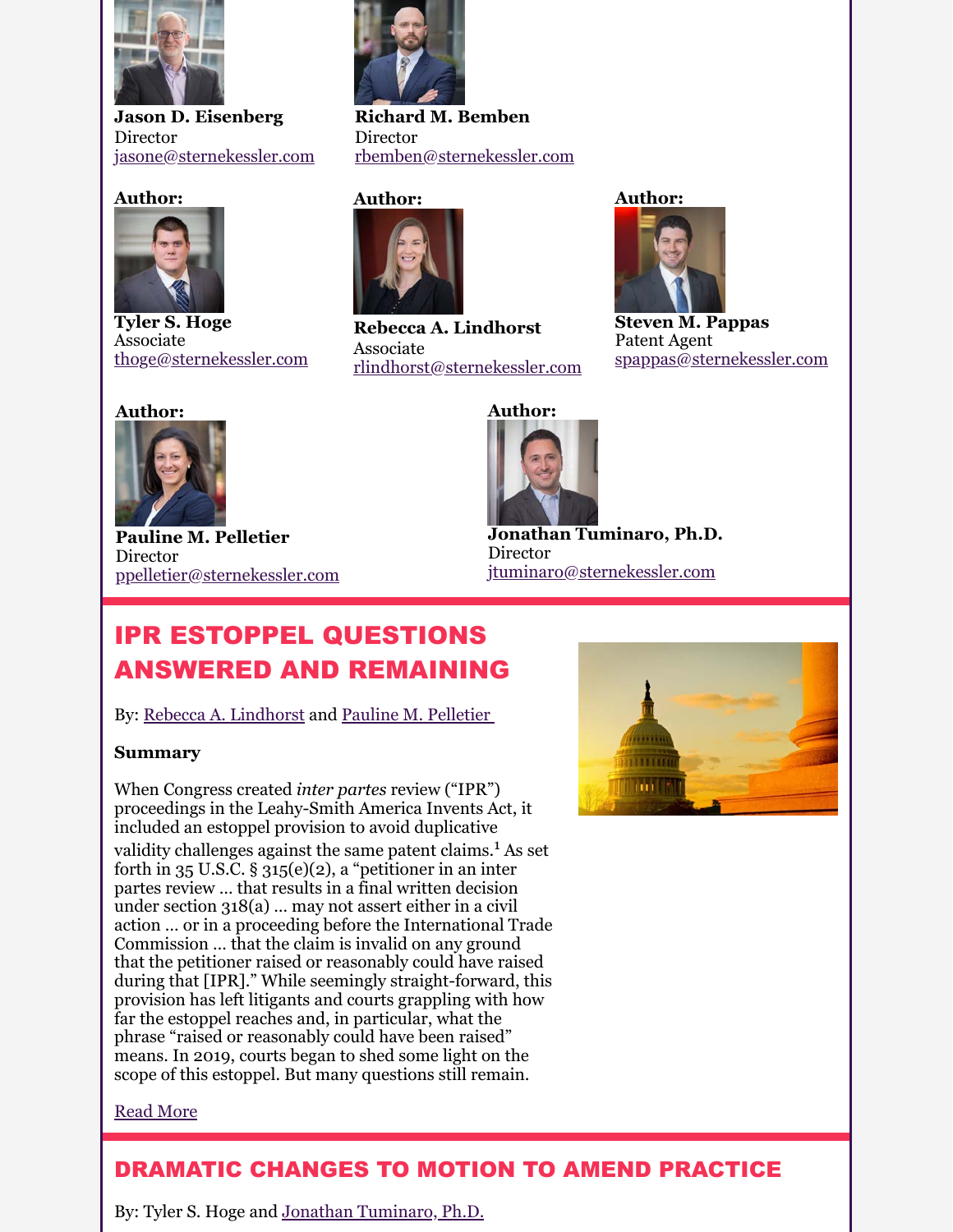#### **Summary**

Motions to amend have historically been viewed as an exercise in futility. The Director of the United States Patent and Trademark Office (USPTO), Andrei Iancu, agrees, having publicly stated that "[s]ome have suggested that parties have simply stopped even trying to amend the claims because they see the effort as largely futile."<sup>1</sup> Director Iancu has since set his sights on overhauling this failing motion-to-amend system.<sup>2</sup>

#### [Read More](https://e.sternekessler.com/cv/9a6311a90c36bcb6ad26a91d33e66105069d0694/p=6900546)

### PETITIONERS BEWARE DISCRETIONARY DENIAL

By: Steven M. Pappas and [Richard M. Bemben](https://www.sternekessler.com/professionals/richard-m-bemben)

#### **Summary**

In August 2018, the Patent Office foreshadowed that the Board would be expanding the use of its discretion under 35 U.S.C. §§ 314(a)/324(a) and 325(d) to deny petitions. The Office explained that "[t]here may be other reasons besides the 'follow-on' petition context where the 'effect...on the economy, the integrity of the patent system, the efficient administration of the Office, and the ability of the Office to timely complete proceedings'" favors discretionary denial.<sup>1</sup> The Office additionally foreshadowed that the Board would be considering "events in other proceedings related to the same patent, either at the Office, in district courts, or the ITC" when deciding whether to exercise its discretion.<sup>2</sup>

<span id="page-2-0"></span>

#### [Read More](https://e.sternekessler.com/cv/9a6311a90c36bcb6ad26a91d33e66105069d0694/p=2585272)

The information contained in this newsletter is intended to convey general information only, and should not be construed as a legal opinion or as legal advice. Sterne, Kessler, Goldstein & Fox P.L.L.C. disclaims liability for any errors or omissions, and information in this newsletter is not guaranteed to be complete, accurate, and updated. Please consult your own lawyer regarding any specific legal questions.

© 2020 Sterne, Kessler, Goldstein & Fox P.L.L.C

[Click Here](https://e.sternekessler.com/ro/) to opt-out of this communication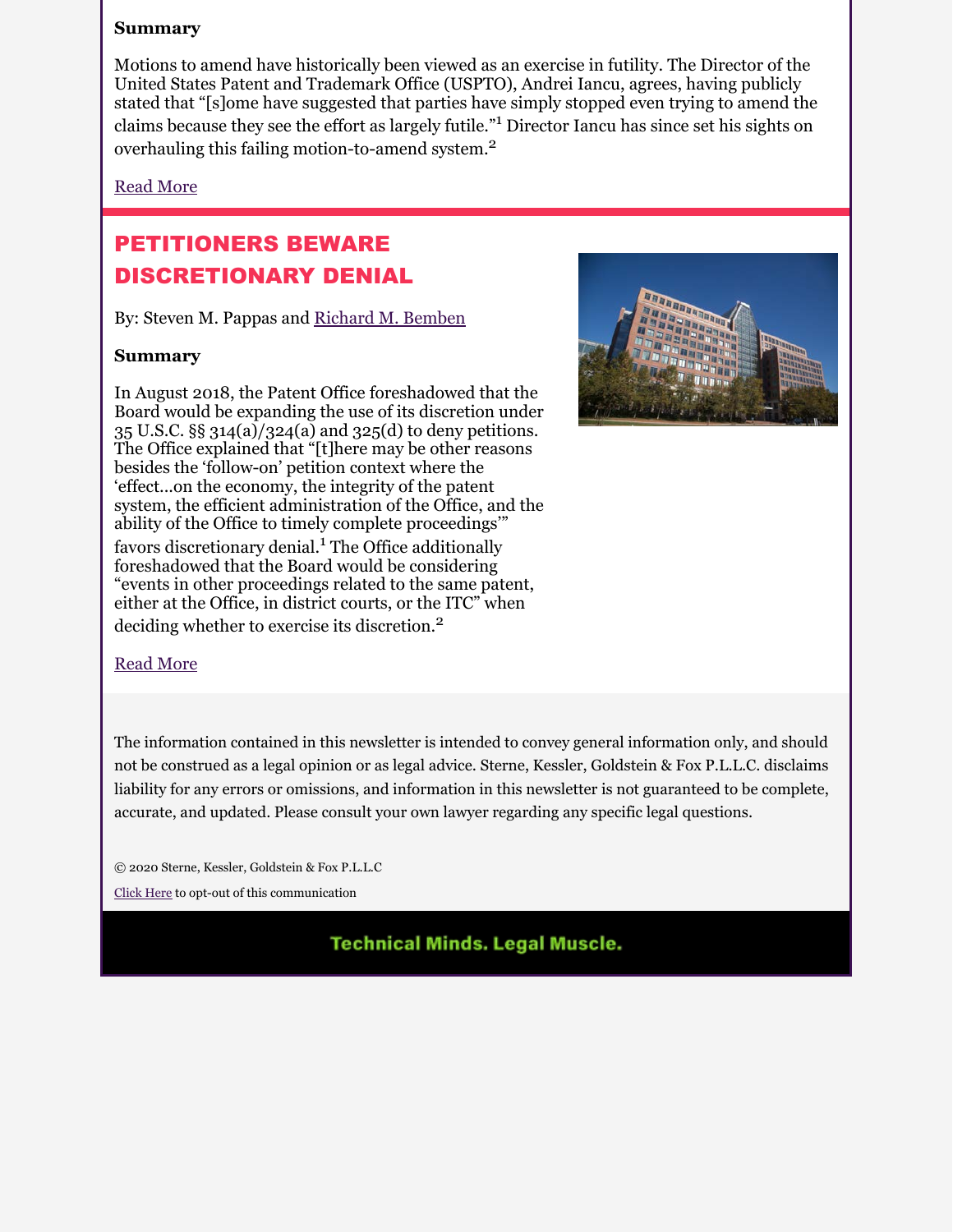

By: Steven M. Pappas and [Richard M. Bemben](https://www.sternekessler.com/professionals/richard-m-bemben)

#### **SUMMARY**

In August 2018, the Patent Office foreshadowed that the Board would be expanding the use of its discretion under 35 U.S.C. §§ 314(a)/324(a) and 325(d) to deny petitions. The Office explained that "[t]here may be other reasons besides the 'follow-on' petition context where the 'effect . . . on the economy, the integrity of the patent system, the efficient administration of the Office, and the ability of the Office to timely complete proceedings'" favors discretionary denial.<sup>1</sup> The Office additionally foreshadowed that the Board would be considering "events in other proceedings related to the same patent, either at the Office, in district courts, or the ITC" when deciding whether to exercise its discretion.<sup>2</sup>

These were not idle words. In 2019, the Board issued a number of precedential and informative decisions that significantly expanded how and under what circumstances the Board will exercise its discretion to deny a petition. Judicial efficiency and consistency (both within the Office and between different patent tribunals), as well as procedural fairness, were the primary bases underlying these decisions. The reasons for discretionary denial that were clarified or expanded in these decisions included expansion of the *General Plastic* factors to different petitioners, consideration of parallel district court and ITC proceedings, parallel petitions challenging the same patent, considerations of the *SAS* Decision, voluminous grounds in a single petition, and prior art or arguments previously considered.

#### **INCREASING JUDICIAL EFFICIENCY AND CONSISTENCY WITHIN THE PATENT OFFICE**

In 2019, the Board took significant steps to increase judicial efficiency and consistency among proceedings (AIA trials and examination) within the Patent Office.

#### **1. Extension of the** *General Plastic* **factors to different petitioners**

Before 2019, the Board and some practitioners were concerned with the practice of filing "follow on" petitions, which are subsequent petitions filed by the same petitioner that challenge the same patent claims. A primary concern was that petitioners could gain an unfair advantage by using the patent owner's and the Board's positions in the first proceeding as a roadmap when preparing a subsequent petition. In response, the Board issued its precedential decision in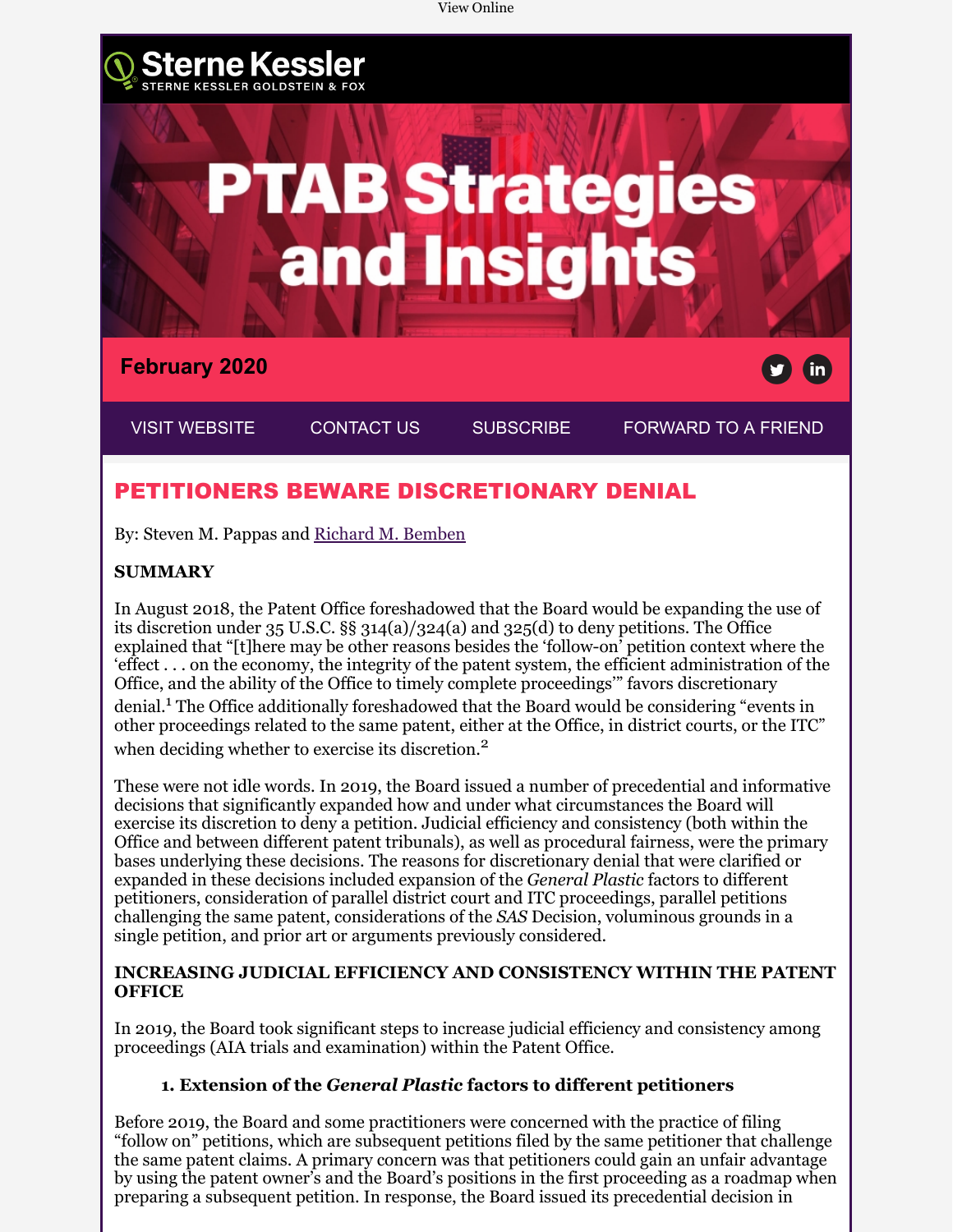*General Plastic*, which enumerated a list of non-exclusive factors that the Board considers when determining whether to exercise its discretion to deny a follow on petition.<sup>3</sup>

Last year, the Board issued a precedential decision in *Valve Corp. v. Elec. Scripting Prods., Inc.* that expanded the application of the *General Plastic* factors to situations where *different* petitioners file separate petitions challenging the same patent. 4 In these situations, the Board considers "any relationship between those petitioners while weighing the *General Plastic* factors."<sup>5</sup>

In *Valve Corp.*, HTC, Valve's co-defendant in the parallel district court proceeding, had previously filed a petition for *inter partes* review, currently pending at the PTAB.<sup>6</sup> The Board determined that "[t]he complete overlap in the challenged claims and the significant relationship between Valve and HTC favor[ed] denying institution."<sup>7</sup> Further, Valve waited until the Board instituted HTC's petition to file its own petitions and filed not one but three additional petitions challenging the same patent.<sup>8</sup>

The Board stated that this strategy "is inefficient and tends to waste resources."<sup>9</sup> Therefore, weighing the *General Plastic* factors, the Board exercised its discretion to deny Valve's petitions under § 314(a).

*Valve Corp.* curtails the ability of defendants (particularly those in a joint defense group) to take a "wait and see" approach when considering whether to file a PTAB petition. To avoid the ramifications of *Valve Corp.*, parties accused of patent infringement should decide, as early as possible, whether their defense will include an invalidity challenge at the PTAB and, if so, should move forward as quickly as possible with filing a robust petition. On the other hand, Valve Corp. provides patent owners with another tool to combat multiple petitions filed against the same patent.

#### **2. Multiple, Simultaneous Petitions Filed by the Same Petitioner Against the Same Patent**

In its July 2019 update to the AIA Trial Practice Guide, the Patent Office addressed the issue of parallel petitions challenging the same patent, prompted by recent cases in which multiple petitions were concurrently filed against the same claims of the same patent.<sup>10</sup> The Patent Office now warns that "[t]wo or more petitions filed against the same patent at or about the same time (e.g., before the first preliminary response by the patent owner) may place a substantial and unnecessary burden on the Board and the patent owner and could raise fairness, timing, and efficiency concerns."11 While the Patent Office acknowledges that multiple petitions may be necessary in certain cases, this scenario should be rare, for example, when a large number of claims have been asserted in litigation or there is a dispute about a patent's priority date requiring arguments under multiple prior art references.<sup>12</sup>

When multiple petitions are filed, the July 2019 Update states that the petitioner should identify, in either the petition or a separate paper: "(1) a ranking of the petitions in the order in which it wishes the Board to consider the merits, if the Board uses its discretion to institute any of the petitions, and (2) a succinct explanation of the differences between the petitions, why the issues addressed by the differences are material, and why the Board should exercise its discretion to institute additional petitions if it identifies one petition that satisfies petitioner's burden under 35 U.S.C. § 314(a)."<sup>13</sup>

In practice, petitioners should consider whether multiple prior art grounds are needed to challenge a single patent. In the interests of judicial efficiency and fairness to patent owners, the Board is unlikely to institute multiple petitions against the same patent absent exceptional circumstances. A petitioner in this position should clearly explain why they would be unfairly disadvantaged in the case that only one petition is instituted, referencing the example rationales in the Office Trial Practice Guide July 2019 Update when possible.

#### **3. Impact of** *SAS Institute Inc. v. Iancu***: Exercising Discretion When Too Few Grounds Meet the Standard for Institution**

Following *SAS Institute Inc. v. Iancu*, the Board is required to either (a) institute as to all claims challenged in a petition on all grounds presented in the petition, or (b) deny institution of the petition entirely. In other words, the Board is no longer free to choose which claims or grounds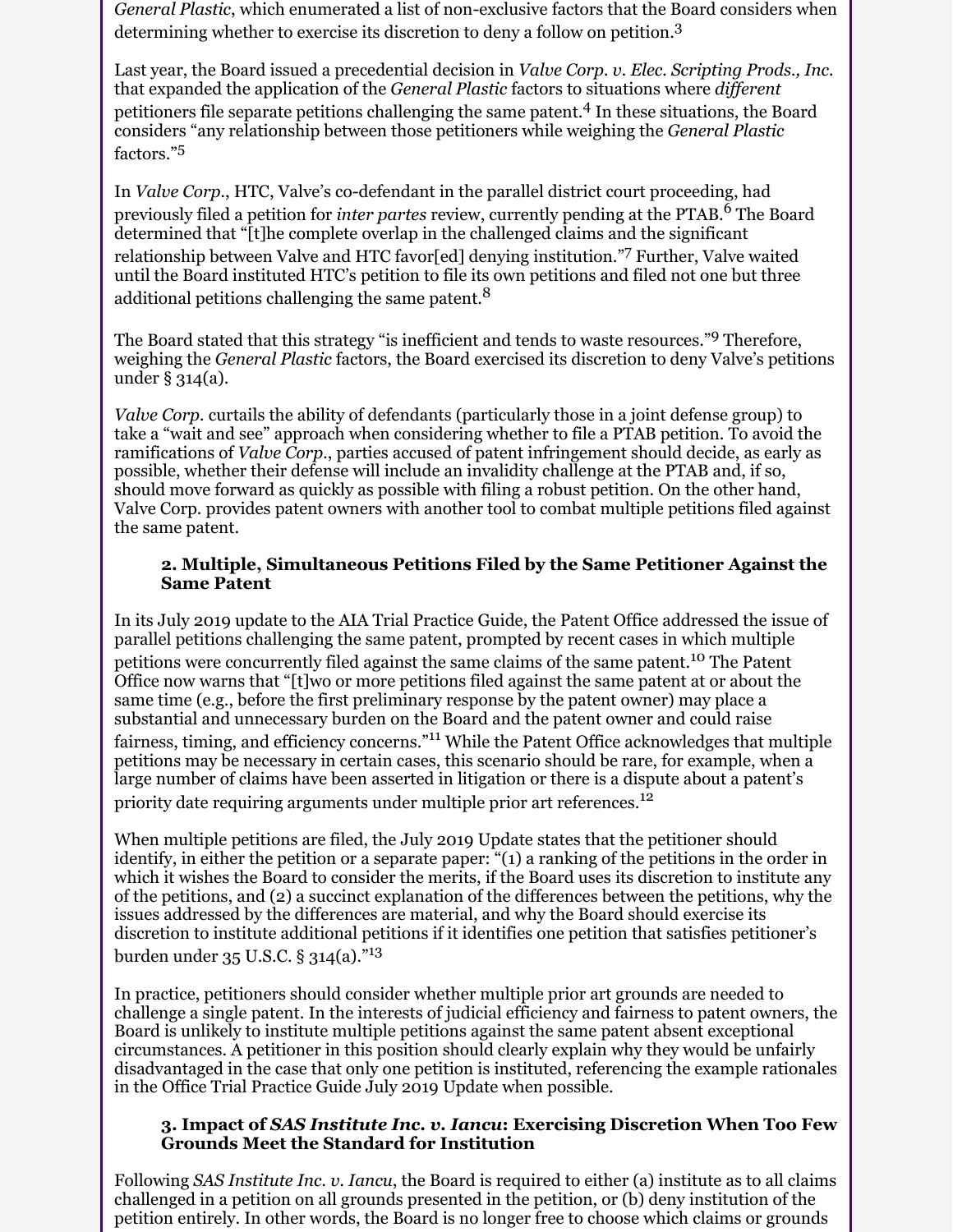to institute and must institute or deny the petition as a whole.

Importantly, even if the Board determines that there is a reasonable likelihood that the petitioner would prevail with respect to at least one of the claims challenged in a petition, 35 U.S.C. §§ 314(a) and 324(a) nevertheless provide the Board discretion to deny institution. The Board designated as informative two cases addressing this issue on April 5, 2019—*Deeper, UAB v. Vexilar, Inc*. and *Chevron Oronite Co. v. Infineum USA L.P*. In each of these cases, the Board denied institution in the interest of efficiency, because the petitioner did not establish a reasonable likelihood of prevailing on the majority of challenged claims.

In *Deeper, UAB v. Vexilar, Inc.,* the Board determined that institution of 23 claims under four grounds "would not be an efficient use of the Board's time and resources" when institution was only warranted for two claims and one ground.14 Similarly, in *Chevron Oronite Co. v. Infineum USA L.P.*, the Board determined that the petitioner demonstrated, "at most, a reasonable likelihood of prevailing with respect to two dependent claims out of a total of twenty challenged claims," and institution would not be "an efficient use of the Board's time and resources."<sup>15</sup> Patent owners should keep these cases in mind when faced with a petition that is deficient with respect to a large number of claims or grounds.

#### **4. Voluminous Grounds in a Single Petition**

The Board also clarified that voluminous and excessive grounds presented in a petition can serve as a justification for denial under § 314(a). For example, in *Adaptics Ltd. v. Perfect Co.,* the Board concluded that the petition contained "voluminous and excessive grounds," including a "catch-all" ground asserting every combination of ten different references.<sup>16</sup> The Board then denied institution of the petition "in the interests of efficient administration of the Office and integrity of the patent system and as a matter of procedural fairness to Patent Owner."<sup>17</sup>

#### **5. Denial Under § 325(d) Based on Prior Art or Arguments Previously Considered**

35 U.S.C. § 325(d) provides the Board discretion to deny a petition based on whether the same or substantially the same prior art or arguments were previously presented to the Patent Office. In exercising this discretion, the Board considers certain non-exclusive factors, and the PTAB designated these factors as precedential on August 2, 2019.<sup>18</sup>

These non-exclusive factors include: (1) the similarities and material differences between the asserted art and the prior art involved during examination; (2) the cumulative nature of the asserted art and the prior art evaluated during examination; (3) the extent to which the asserted art was evaluated during examination; (4) the extent of the overlap between the arguments made during examination and the manner in which a petitioner relies on the prior art or a patent owner distinguishes the prior art; (5) whether a petitioner has pointed out sufficiently how the Examiner erred in evaluating the asserted prior art; and (6) the extent to which additional evidence and facts presented in the petition warrant reconsideration of the prior art or arguments.<sup>19</sup>

Use of these factors in denying institution of a petition prevents the Patent Office from duplicating work already performed, as well as the patent owner from expending resources to repeatedly defend a patent against the same or similar prior art and arguments. Thus, petitions asserting art or arguments similar to those already considered by the Patent Office should be accompanied by substantial explanation of why the petition warrants consideration by the PTAB. Furthermore, petitioners should consider not only art and arguments examined during prosecution, but also petitions previously filed by other parties.<sup>20</sup>

#### **INCREASING JUDICIAL EFFICIENCY AND CONSISTENCY AMONG PATENT TRIBUNALS**

In 2019, the Board also expanded its use of discretion to deny petitions in the interest of judicial efficiency among different patent tribunals, including both U.S. District Courts and the International Trade Commission (ITC).

#### **1. Exercising Discretion in View of Parallel District Court Proceedings**

In *NHK Spring Co., Ltd. v. Intri-Plex Techs., Inc.*, designated precedential on May 7, 2019, the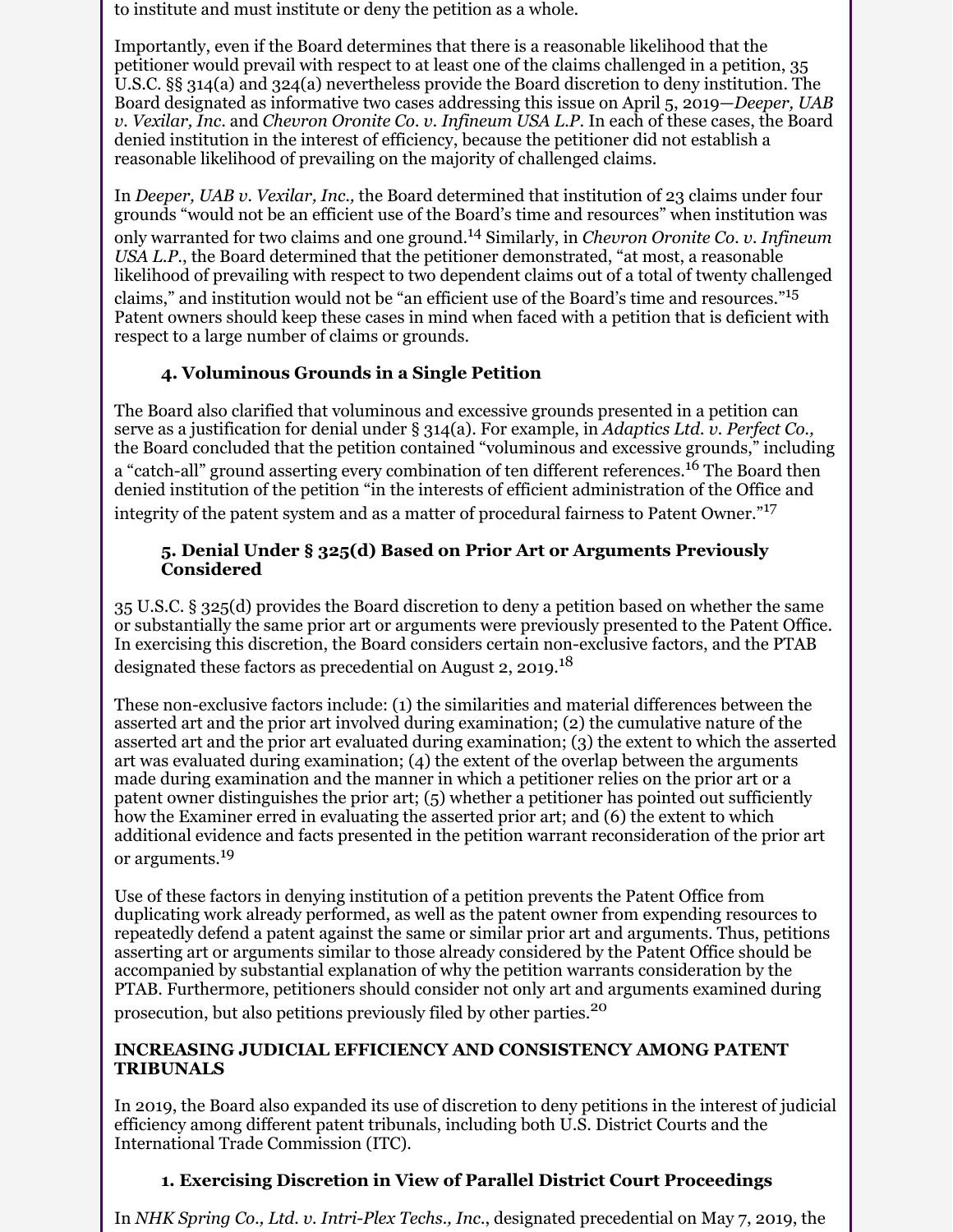Board denied institution of a petition for *inter partes* review in favor of the parallel district court proceeding.<sup>21</sup> In that case, the Board determined that instituting the petition would be "an inefficient use of Board resources" because the parallel district court proceeding involved the same patent and parties, the same claim construction standard, the same prior art references, and the same arguments, and it was scheduled to be completed before a final decision would have issued by the PTAB.<sup>22</sup>

Moreover, since November 13, 2018, the Board has applied the same claim construction standard as the district court.<sup>23</sup> Thus, the Board clarified in 2019 that it is now more inclined to deny a petition in favor of parallel district court proceedings when the district court proceeding is set to conclude before one at the PTAB.<sup>24</sup>

#### **2. Exercising Discretion in View of Parallel ITC Proceedings**

In *Bio-Rad Laboratories, Inc. v. 10X Genomics, Inc.*, the Board also expounded that parallel proceedings challenging the same patent at the ITC can provide "a favorable basis for denying [a] [p]etition."<sup>25</sup> In that case, the parallel ITC proceeding involved the same parties, a challenge to the same independent claim of the same patent, the same claim construction standard, consideration of the same prior art, consideration of the same declarants, and the administrative law judge's issuance of an Initial Determination stating that no claims of the patent have been shown to be invalid.26 The Board therefore denied the petition for *inter partes* review, providing that "even if the Petition would have met the threshold standards for institution, instituting a trial would be an inefficient use of Board resources."<sup>27</sup>

In sum, parties considering or involved in post-grant proceedings at the PTAB need to consider the Board's push during the last year to improve judicial efficiency and fairness to patent owners, beyond merely considering the substantive merits of a petition. Experienced counsel attentive to these issues can greatly reduce the risk associated with the Board's discretionary denial authority.

<sup>1</sup> Office Trial Practice Guide, August 2018 Update at 10.

2 *Id.*

<sup>3</sup> *General Plastic Indus. Co., Ltd. v. Canon Kabushiki Kaisha*, IPR2016-01357, Paper 19 at 15–16 (P.T.A.B. Sept. 6, 2017) (precedential).

<sup>4</sup> *Valve Corp. v. Elec. Scripting Prods., Inc.*, IPR2019-00064, Paper 10 at 10 (P.T.A.B. May 1, 2019) (precedential).

5 *Id.* at 10.

6 *Id.*

7 *Id.* at 11.

8 *Id.* at 16.

9 *Id*.

<sup>10</sup> Office Trial Practice Guide, July 2019 Update at 26–28 (referencing *Comcast Cable Commc'ns, LLC v. Rovi Guides, Inc.*, IPR2019-00224, -00225, -00226, -00227, -00228, -00229, Paper 10 (P.T.A.B. Apr. 3, 2019)).

<sup>11</sup> *Id.* at 26.

<sup>12</sup> *Id.*

<sup>13</sup> *Id.* at 27.

<sup>14</sup>*Deeper, UAB v. Vexilar, Inc.*, IPR2018-01310, Paper 7 at 41–43 (P.T.A.B. Jan. 24, 2019) (informative).

<sup>15</sup> *Chevron Oronite Co. v. Infineum USA L.P.*, IPR2018-00923, Paper 9 at 10–11 (P.T.A.B. Nov. 7, 2018) (informative).

<sup>16</sup> *Adaptics Ltd. v. Perfect Co.*, IPR2018-01596, Paper 20 at 17–24 (P.T.A.B Mar. 6, 2019) (informative).

 $17$  *Id.* 

<sup>18</sup> *See Becton, Dickinson & Co. v. B. Braun Melsungen AG*, IPR2017-01586, Paper 8 at 17–18 (P.T.A.B. Dec. 15, 2017) (precedential).

<sup>19</sup>*Becton, Dickinson & Co.*, IPR2017-01586, Paper 8 at 17–18.

<sup>20</sup> *See, e.g., Valve Corp.*, IPR2019-00064, Paper 10.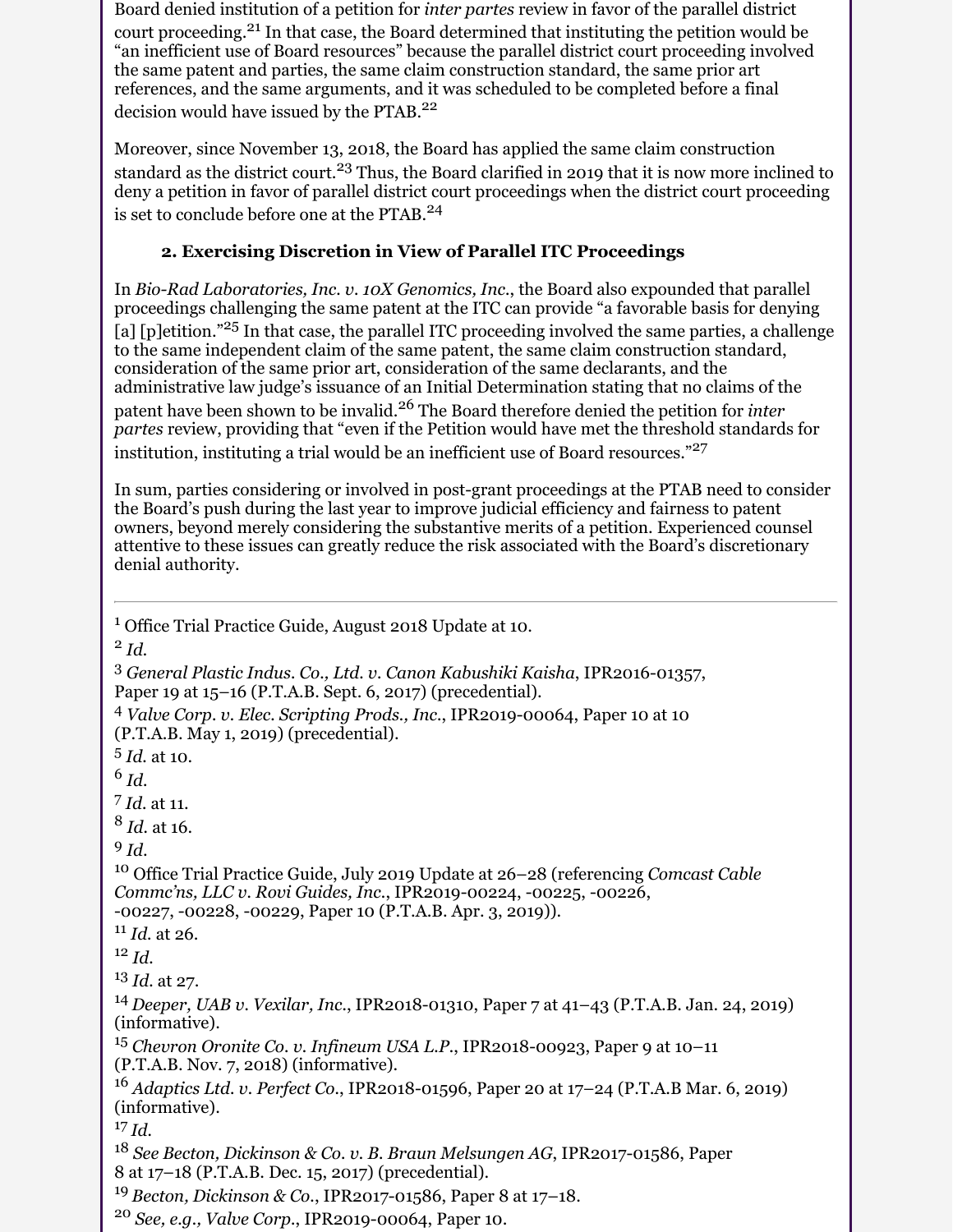<sup>21</sup> *NHK Spring Co., Ltd. v. Intri-Plex Techs.*, IPR2018-00752, Paper 8 at 19–21 (P.T.A.B. Sept. 12, 2018).

22 *Id.* 

<sup>23</sup> Changes to the Claim Construction Standard for Interpreting Claims in Trial Proceedings Before the Patent Trial and Appeal Board, 83 Fed. Reg. 51,340, 51,340-41 (Oct. 11, 2018); 37 C.F.R. § 42.100(b).

<sup>24</sup>*See, e.g., Next Caller Inc. v. TRUSTID, Inc.*, IPR2019-00961, -00962, Paper 10 at 10, 14–15 (P.T.A.B. Oct. 16, 2019).

<sup>25</sup>*Bio-Rad Laboratories, Inc. v. 10X Genomics, Inc.,* IPR2019-00567, Paper 23 at 28 (P.T.A.B. Aug. 8, 2019).

<sup>26</sup> *Id.* at 27–29.

<sup>27</sup>*Id.* at 29.

The information contained in this newsletter is intended to convey general information only, and should not be construed as a legal opinion or as legal advice. Sterne, Kessler, Goldstein & Fox P.L.L.C. disclaims liability for any errors or omissions, and information in this newsletter is not guaranteed to be complete, accurate, and updated. Please consult your own lawyer regarding any specific legal questions.

© 2020 Sterne, Kessler, Goldstein & Fox P.L.L.C

[Click Here](https://e.sternekessler.com/ro/) to opt-out of this communication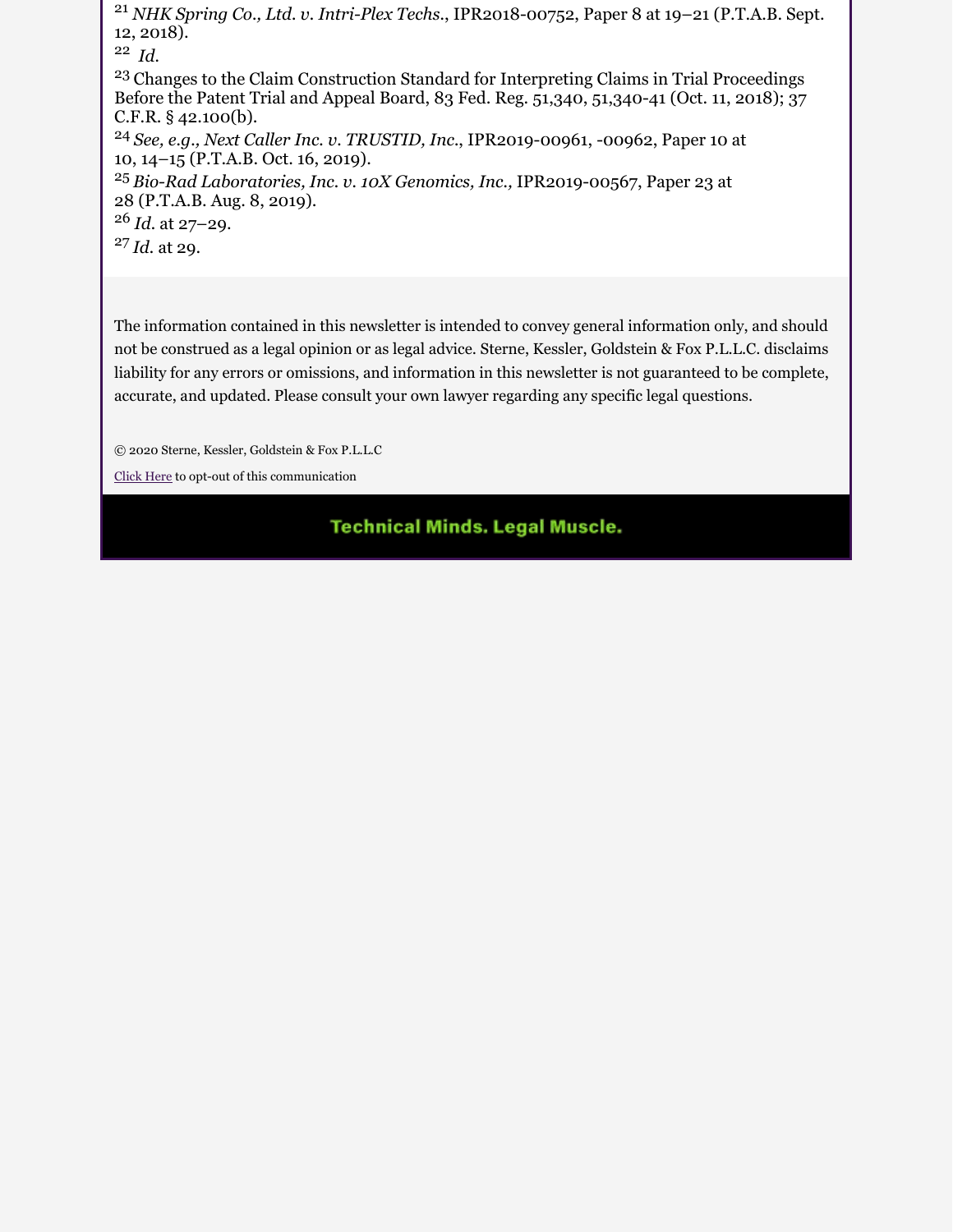

### DRAMATIC CHANGES TO MOTION TO AMEND PRACTICE

By: Tyler S. Hoge and [Jonathan Tuminaro, Ph.D.](https://www.sternekessler.com/professionals/jonathan-tuminaro)

#### **Summary**

Motions to amend have historically been viewed as an exercise in futility. The Director of the United States Patent and Trademark Office (USPTO), Andrei Iancu, agrees, having publicly stated that "[s]ome have suggested that parties have simply stopped even trying to amend the claims because they see the effort as largely futile."<sup>1</sup> Director Iancu has since set his sights on overhauling this failing motion-to-amend system.<sup>2</sup>

The USPTO took significant strides toward achieving that goal in 2019. In addition to issuing a precedential decision on motions to amend,<sup>3</sup> the USPTO initiated a new pilot program on motions to amend on March 15, 2019.<sup>4</sup> This new pilot program, if opted into, offers several procedural changes that provide patent owners with the ability to refine their motions to amend. After the new pilot program was instituted, we saw a substantial increase in the number of motions to amend filed in 2019 as compared to those of previous years.<sup>5</sup> The initial indications, however, are that patent owners' success rates of proposing patentable substitute claims have not significantly increased under the new pilot program.

#### **Changes to Motions to Amend**

The new pilot program created two additional options for patent owners when navigating the motion-to-amend process. First, a patent owner may choose to receive preliminary guidance from the Board on its motion to amend. Second, a patent owner may choose to file a revised motion to amend after receiving the petitioner's opposition to the original motion to amend or after receiving the Board's preliminary guidance (if requested).<sup>6</sup>

Should the patent owner request preliminary guidance, the Board will determine if the patent owner has met the regulatory and statutory requirements, as outlined in *Lectrosonics*. To meet statutory and regulatory requirements, a motion to amend must: propose a reasonable number of substitute claims; propose substitute claims that do not enlarge the scope of the claims or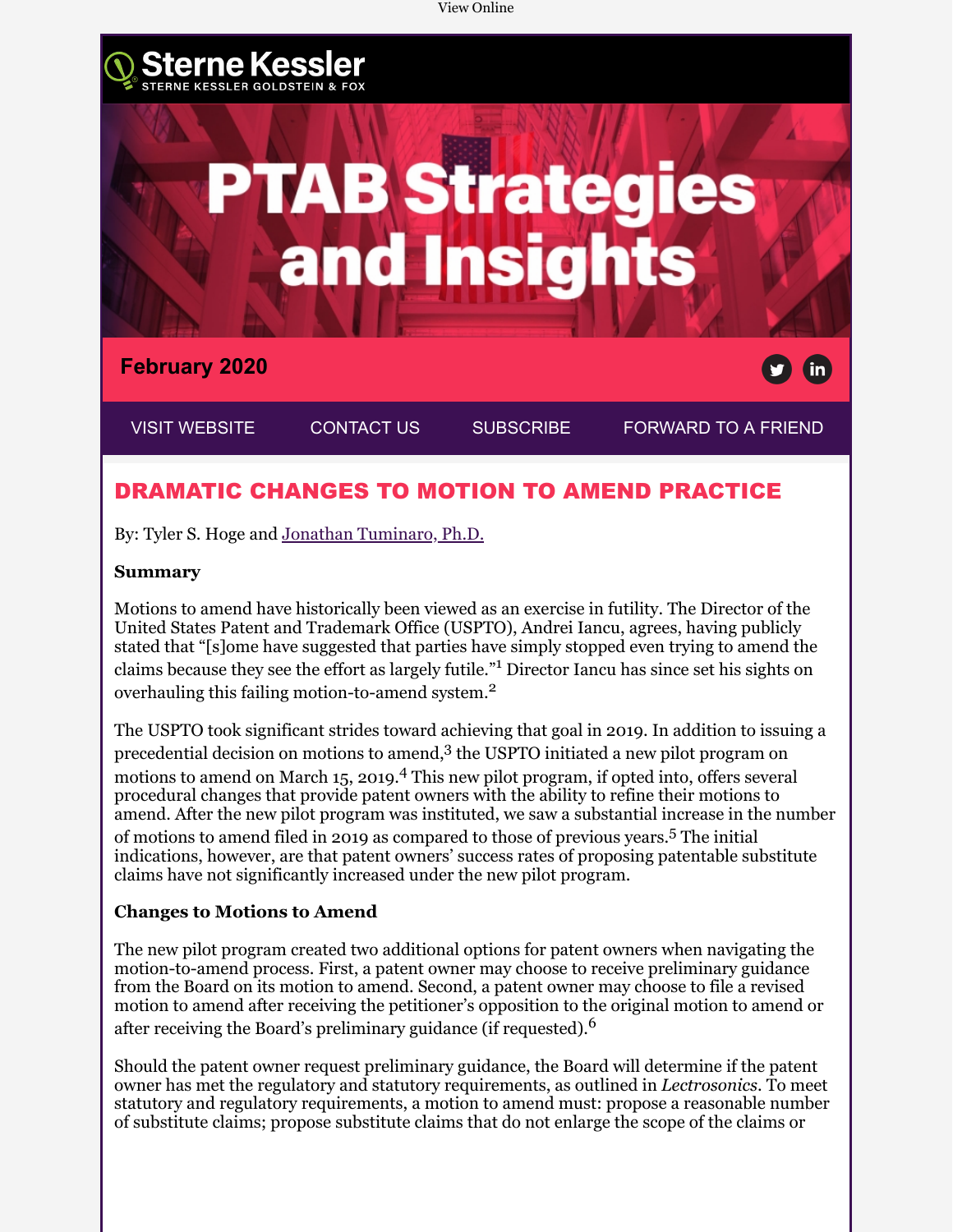

introduce new subject matter; respond to a ground of unpatentability involved in the trial; and set forth written description support for each substitute claim. 7 The Board also determines if the petitioner has established a reasonable likelihood that the proposed substitute claims are unpatentable.<sup>8</sup> The Board can issue its guidance in a short, non-binding paper or orally by conference call. In response to the petitioner's opposition to the motion to amend and/or the Board's preliminary guidance (if requested), the patent owner may take one of two options: (i) reply to the petitioner's opposition to the motion to amend and the preliminary guidance (if requested); or (ii) file a revised motion to amend.

If the patent owner chooses to file a revised motion to amend, the patent owner must include one or more newly proposed substitute claims, in place of previously presented substitute claims, that address the issues identified within the preliminary guidance and/or the petitioner's opposition. When filing a revised motion to amend, the patent owner can include substitute claims, arguments, or evidence that were previously presented within the original motion to amend. It is important to note that any new substitute claim, argument, and/or evidence filed in the revised motion to amend must be related to an issue raised in the preliminary guidance and/or the petitioner's opposition to the motion to amend. Lastly, if the patent owner files a revised motion to amend, the Board will issue a new schedule. Timelines comparing the changes to the scheduling order can be found on pages 12 and 13.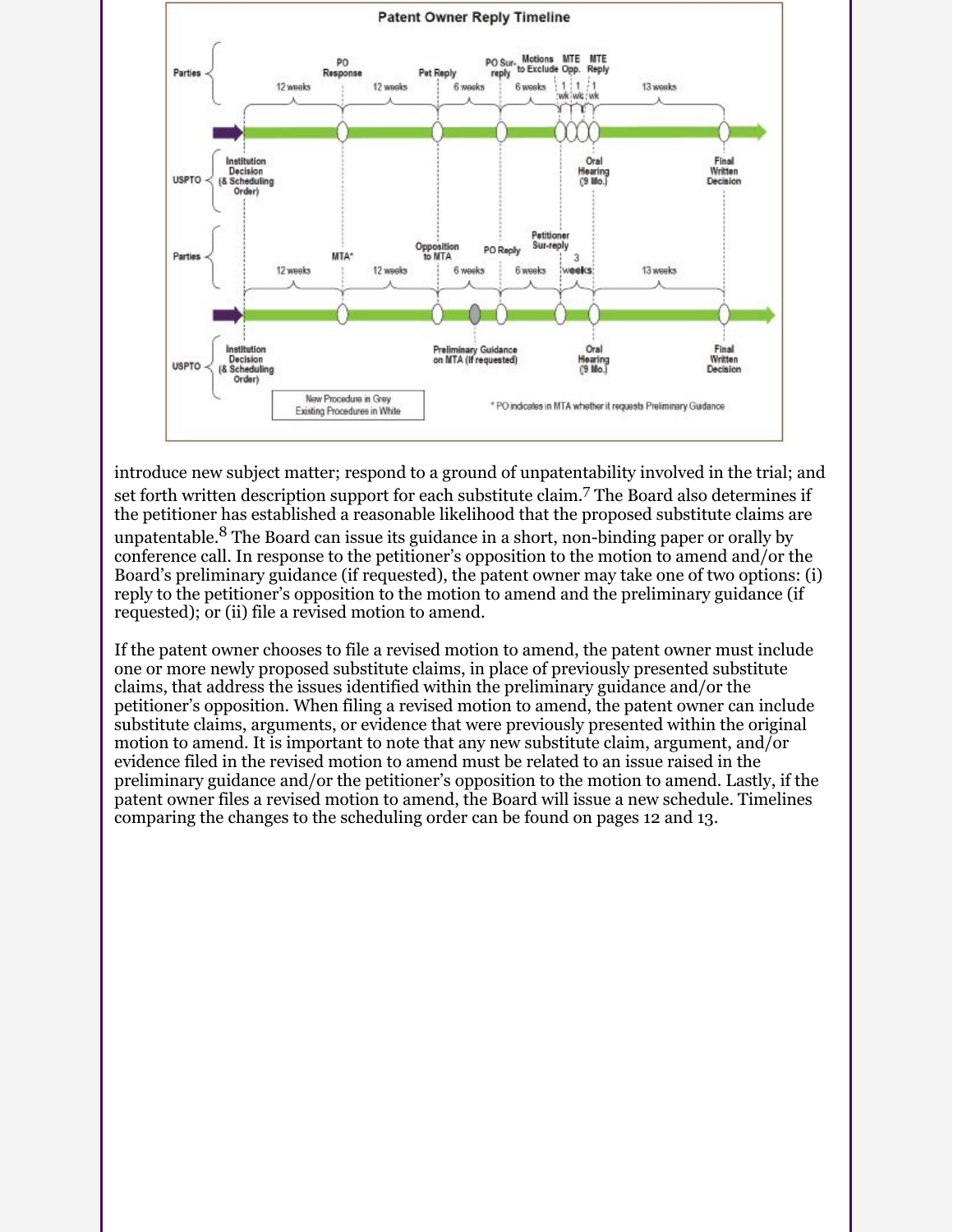

#### **Implications and Statistics**

As shown by the figure titled "Motions to Amend Filed" on the following page, 87 Motions to amend were decided in 2019—more than in any previous year. And ten motions to amend were granted in 2019, which is twice as many as in any previous year. This increase in motions to amend being decided and granted coincides with Director Iancu's focus on improving the motion-to-amend process and the creation of the new pilot program. If the trend continues, it is likely that more motions to amend will be filed and granted in 2020.



But the initial data suggests that patent owners are not any more successful under the new pilot program than they were under the previous regime. After ten months under the new pilot program, the Board issued preliminary guidance on motions to amend only 12 times.<sup>9</sup> In the preliminary guidance, the Board determines two things: (i) whether the patent owner has met the statutory and regulatory guidelines for motions to amend; and (ii) whether the petitioner has established a reasonable likelihood that the proposed substitute claims are unpatentable. As indicated in the chart titled "Preliminary Guidance," the initial data shows that patent owners have met the statutory and regulatory guidelines for motions to amend in 75% of cases, but the Board found in all 12 cases that the petitioner established a reasonable likelihood that the proposed substitute claims were unpatentable. Although these are only preliminary findings and not final determinations of unpatentability, the initial indications are that patent owners' likelihood of success on motions to amend has not increased substantially under the new pilot program.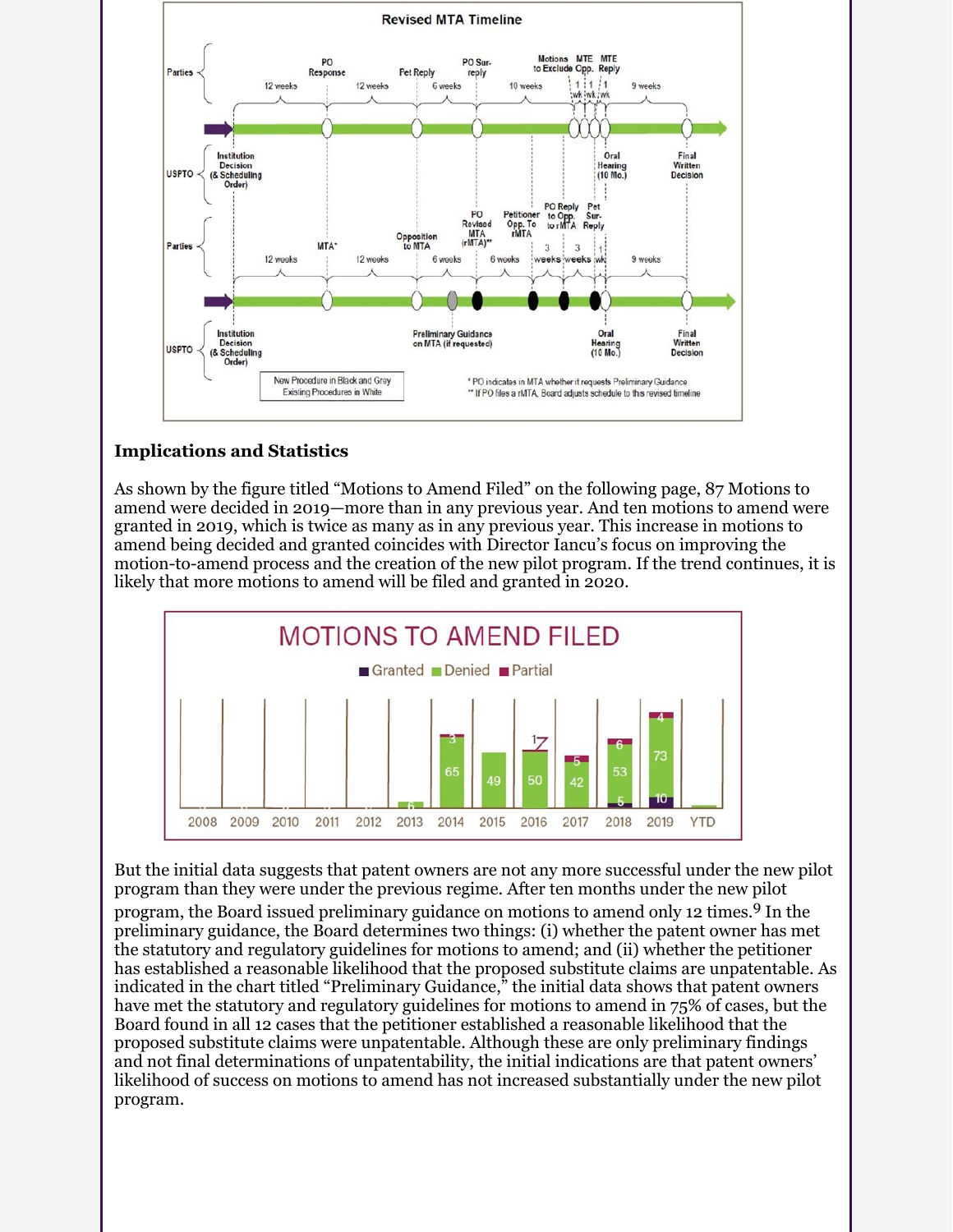

While the data on preliminary guidance seems to paint a bleak picture for the patentability of the proposed substitute claims, the patent owners in these cases still have an opportunity to file a revised motion to amend. To date, ten revised motions to amend have been filed. Since there have not yet been any final written decisions for these cases, it is still too early to tell whether the pilot program has indeed overhauled the motion-to-amend process. It seemed as though the new pilot program would favor patent owners, but the initial numbers suggest otherwise. We will have to wait for data on final written decisions after receiving preliminary guidance to see if the new pilot program truly favors patent owners.

<sup>1</sup> Remarks by Director Iancu at the American Intellectual Property Law Association Annual Meeting, October 25, 2018 (*available* at www.uspto.gov/about-us/news-updates/remarksdirector-iancu-american-intellectual-property-law-association-annual). 2 *Id*.

<sup>3</sup> *Lectrosonics, Inc. v. Zaxcom, Inc.*, Case IPR2018-01129, Paper 15 (P.T.A.B. Feb. 25, 2019).

4 United States Patent & Trademark Office, Notice Regarding a New Pilot Program Concerning Motion to Amend Practice and Procedures in Trial Pro-ceedings Under the America Invents Act Before the Patent Trial and Appeal Board, 84 Fed. Reg. 9,497 (Mar. 15, 2019).

5 Data collected from Docket Navigator (*available* at https://www.docketnavigator.com).

 $^6$  United States Patent & Trademark Office, 84 Fed. Reg. 9,497 (Mar. 15, 2019).

<sup>7</sup>*Id.* at 9,500; *see also* 35 U.S.C. 316(d), 326(d); 37 CFR 42.121, 42.221.

 $^8$  United States Patent & Trademark Office, 84 Fed. Reg. 9,497 (Mar. 15, 2019).

<sup>9</sup> *See, e.g., Mylan Pharms. Inc. v. Sanofi-Aventis Deutschland GmbH*, IPR2018-01682, Paper 62; IPR2018-01679, Paper 55; and IPR2018-01680, Paper 65 (P.T.A.B Oct. 16, 2019); *FormFactor, Inc. v. Feinmetall GmbH et al,* IPR2019-00082, Paper 23; IPR2019-00080, Paper 24 (P.T.A.B. Nov. 5, 2019); *L&P Property Management Company et al. v. Remacro Machinery & Technology (Wujiang) Co., Ltd.*, IPR2019-00255, Paper 23 (P.T.A.B. Nov. 8, 2019); *Henrob Ltd. et al. v. Newfrey LLC,* IPR2019-00269, Paper 19 (P.T.A.B. Nov. 13, 2019); *KOA Corporation v. Vishay Dale Electronics, LLC f/k/a Vishay Dale Electronics, Inc.,* IPR2019- 00201, Paper 21 (P.T.A.B. Nov. 14, 2019); *Becton, Dickinson and Company v. Baxter Corporation Englewood*, IPR2019-00121, Paper 39; IPR2019-00120, Paper 39 (P.T.A.B. Nov. 14, 2019); *Apple Inc. v. Zomm, LLC,* IPR2019-00275, Paper 16 (P.T.A.B. Nov. 19, 2019); *ZTE (USA) Inc. et al. v. CyWee Group Ltd.*, IPR2019-00143, Paper 35 (P.T.A.B. Dec. 5, 2019).

The information contained in this newsletter is intended to convey general information only, and should not be construed as a legal opinion or as legal advice. Sterne, Kessler, Goldstein & Fox P.L.L.C. disclaims liability for any errors or omissions, and information in this newsletter is not guaranteed to be complete, accurate, and updated. Please consult your own lawyer regarding any specific legal questions.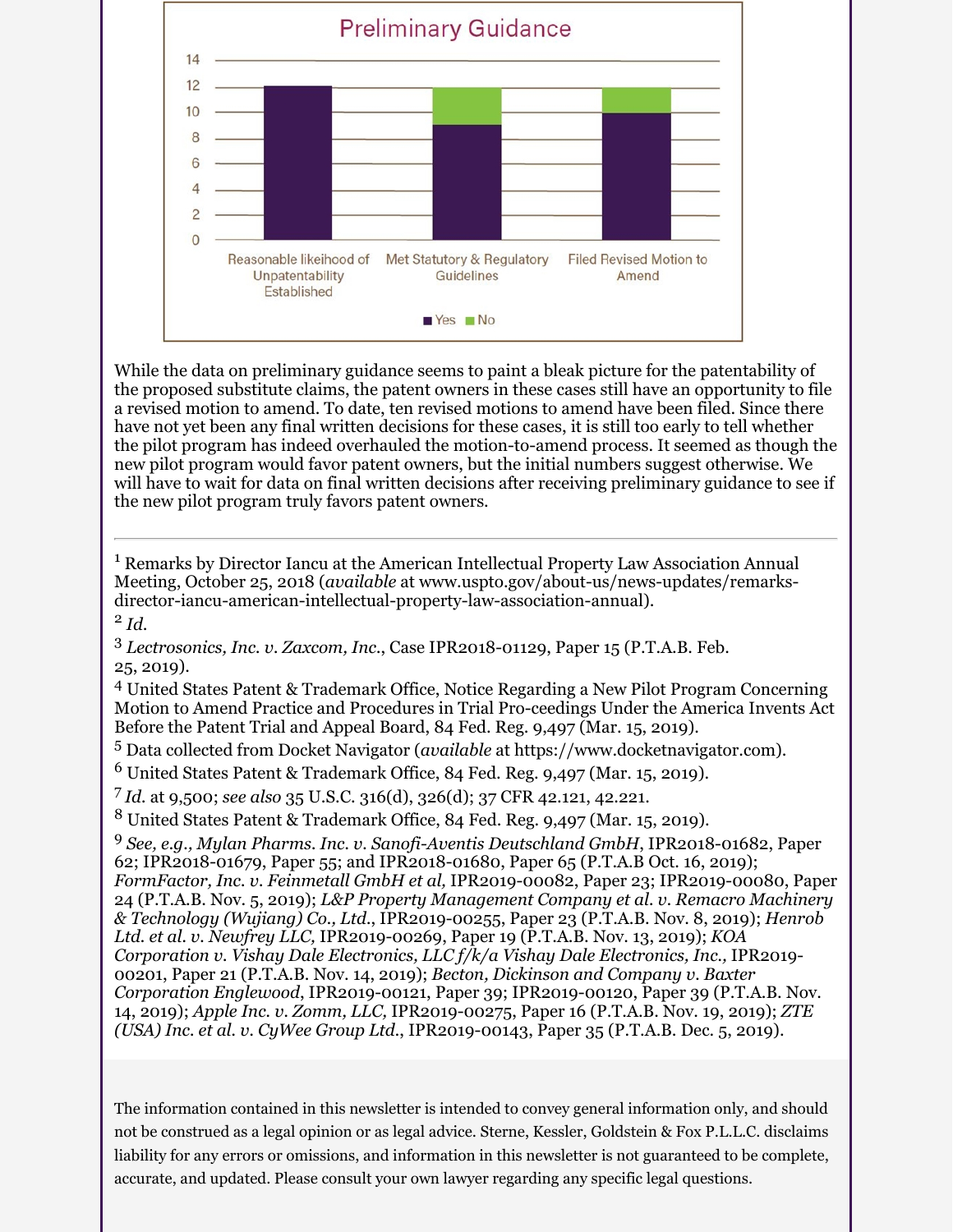© 2020 Sterne, Kessler, Goldstein & Fox P.L.L.C

[Click Here](https://e.sternekessler.com/ro/) to opt-out of this communication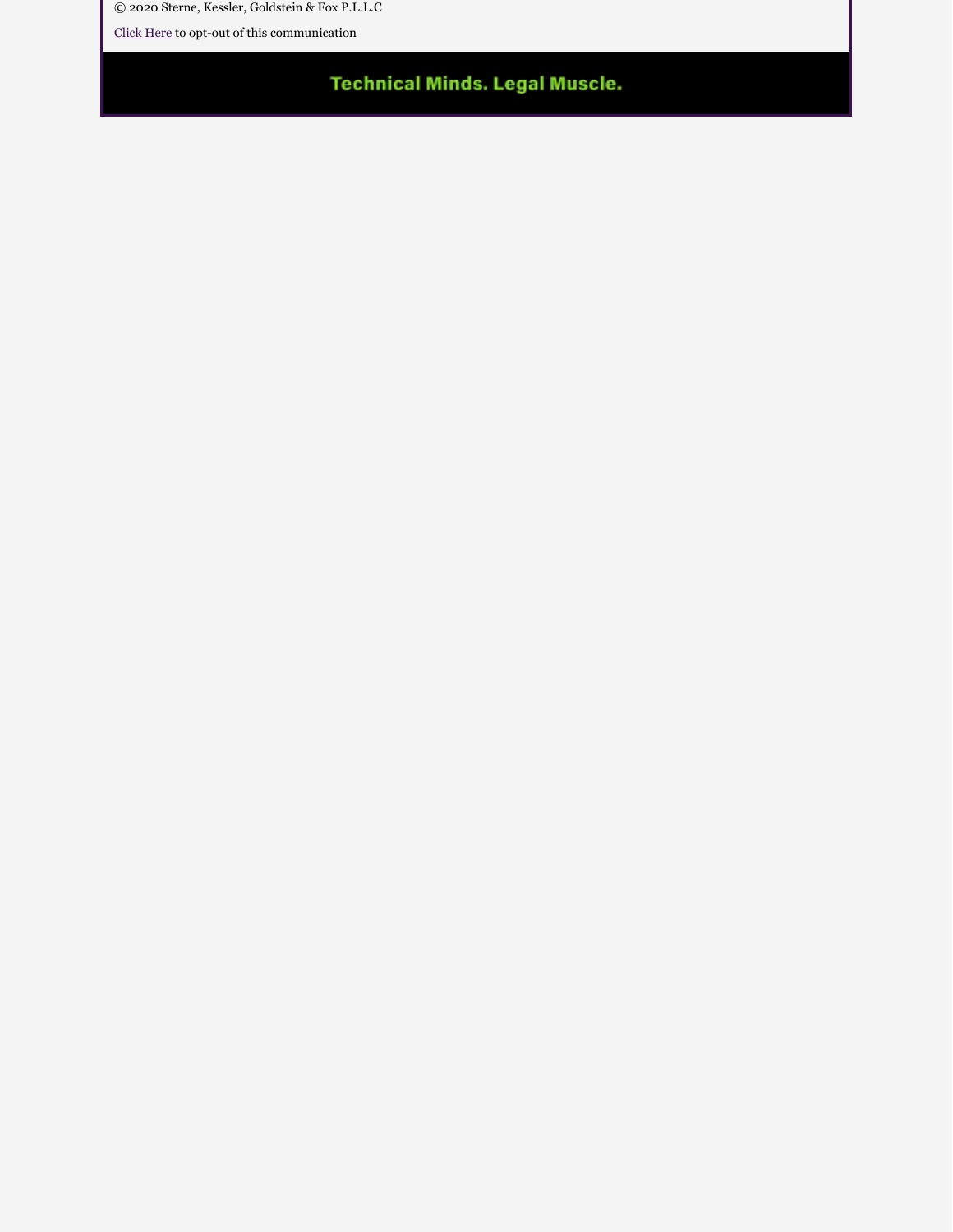

### IPR ESTOPPEL QUESTIONS ANSWERED AND REMAINING

By: [Rebecca A. Lindhorst](https://www.sternekessler.com/professionals/rebecca-lindhorst) and [Pauline M. Pelletier](https://www.sternekessler.com/professionals/pauline-m-pelletier) 

#### **Summary**

When Congress created *inter partes* review ("IPR") proceedings in the Leahy-Smith America Invents Act, it included an estoppel provision to avoid duplicative validity challenges against the same patent claims.<sup>1</sup> As set forth in 35 U.S.C. § 315(e)(2), a "petitioner in an inter partes review ... that results in a final written decision under section  $318(a)$  ... may not assert either in a civil action … or in a proceeding before the International Trade Commission … that the claim is invalid on any ground that the petitioner raised or reasonably could have raised during that [IPR]." While seemingly straight-forward, this provision has left litigants and courts grappling with how far the estoppel reaches and, in particular, what the phrase "raised or reasonably could have been raised" means. In 2019, courts began to shed some light on the scope of this estoppel. But many questions still remain.

#### **Estoppel extends to printed prior art that petitioners knew about**

At least one thing is clear: IPR estoppel applies to grounds based on printed prior art that the petitioner was aware of at the time of filing the IPR.<sup>2</sup> And proof of what a petitioner was aware of is more abundant than one might first assume. Invalidity contentions, administrative and court filings, admissions, and many more sources can offer support for the assertion that a

petitioner was aware of certain art when it filed its petition.<sup>3</sup> This prohibition against relying on art that was known at the time of filing but not asserted in the IPR process leaves petitioners with a strong incentive to file multiple petitions canvasing at least their best known prior art.

What is less clear, however, is whether this estoppel would extend to grounds raised in a petition that was denied institution. Petitioners would argue that the estoppel should not apply to grounds asserted in a denied petition because such grounds *could not* have been raised during the IPR process as a result of denial.<sup>4</sup> In the past year, however, the PTAB has adopted a practice of requiring petitioners to justify multiple petitions and rank them. Does a petitioner's identification of its highest ranked petition constitute a discretionary choice that undermines the "could not have raised" defense to estoppel? In the year to come, we expect to see this dynamic play out.

#### **Estoppel could extend to art that was "reasonably discoverable"**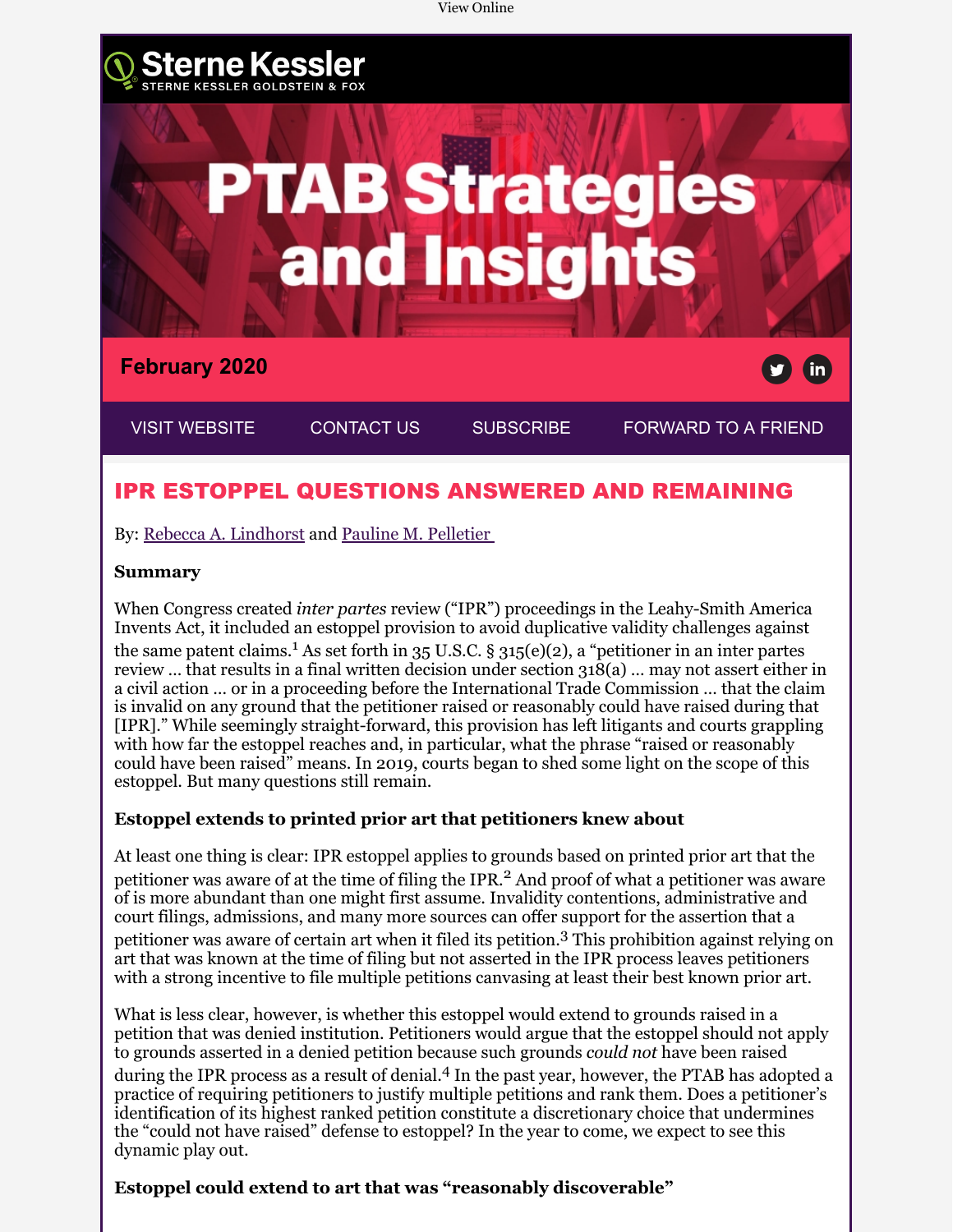In 2019, courts also confronted the issue of whether estoppel applies to art that was not known at the time of filing but was "reasonably discoverable."<sup>5</sup> Some courts have extended the estoppel to such art, invoking statements from the legislative history indicating that the estoppel was intended to reach "prior art which a skilled searcher conducting a diligent search reasonably could have been expected to discover."<sup>6</sup> This raises a number of questions, including what constitutes a "skilled searcher" and what constitutes a "diligent search." At least one court held that this inquiry involved questions of fact and was not amenable to summary judgment.<sup>7</sup>

Regardless, as more tribunals invoke this language from the legislative history, it is more likely to become the de facto standard for whether estoppel applies to prior art that was not known at the time of filing. Defendants preparing to file IPRs should therefore consider whether to commission a prior art search to document what was reasonably discoverable at the time.

#### **Estoppels are unlikely to extend to prior art products and uses**

In addition to unknown art, courts also tackled the issue of whether IPR estoppel applies to prior art products and uses. As products cannot be raised as prior art in IPRs, courts have generally declined to apply estoppel to such prior art products.<sup>8</sup> If the product is embodied in a printed publication, however, a court may require that there be some material difference between an invalidity argument based on the product and one based on the publication.<sup>9</sup> Indeed, one court notably cautioned that a party "cannot 'cloak its reliance upon [prior art] as a product ... to avoid [the] estoppel." (internal citations omitted)<sup>10</sup> Nevertheless, if the product in question is a "superior and separate reference," there may nevertheless be good reasons for why estoppel should not apply in that instance.<sup>11</sup>

Overall, defendants have a qualified opportunity to raise product prior art that overlaps with estopped prior art. However, it is still important to assess manuals and other types of product documentation to evaluate whether the product art would be deemed "separate and superior."

#### **The impact of SAS on the estoppel exception explained in Shaw**

In the past year, courts also addressed the impact of *SAS Inst. v. Iancu* on the estoppel principle explained in the Federal Circuit's 2016 *Shaw* decision.<sup>12</sup> Specifically, *Shaw* created an estoppel exception for grounds that were raised in the petition but denied institution in a pre-*SAS* partial-institution decision.13 The *Shaw* decision reasoned that estoppel should not attach to such grounds because they *could not* have been raised in the instituted IPR. After *SAS*, however, the PTAB must institute on all grounds, if at all, such that partial-institution will no longer occur.

While the *Shaw* scenario will no longer occur, it remains unclear whether, based on the reasoning in *Shaw*, whole petitions denied as cumulative to other petitions are free of estoppel. Like the pre-*SAS* non-instituted grounds in a partially-instituted IPR, grounds in a denied parallel petition *could not* have been raised. As noted by one court, "a petitioner who raises grounds that are not instituted, 'to no fault of its own,' has not had a full hearing on the merits of its invalidity contentions."14 If this is true, a petitioner could be incentivized to immunize known prior art from estoppel by filing multiple parallel petitions, even if some petitions are likely to be denied.

In summary, while 2019 provided welcome insight into how the estoppel provisions of the AIA operate and how far they may reach, there is still some uncertainty surrounding when they apply. Several currently pending cases are anticipated to bring more clarity on the subject in 2020.

The IPR estoppel cases to watch in 2020 include:

*Network-1 Techs., Inc. v. Hewlett-Packard Co.,* No. 18-2338 (Fed. Cir. Sept. 5, 2018) (appeal involving scope of the "reasonably could have raised" estoppel standard);

*Asetek Danmark A/S v. CoolIT Sys., Inc.,* No. 3:19-cv-00410, ECF Dkt. No. 98 (N.D. Cal. Dec. 30, 2019) (Chen, J.) (holding that estoppel extends to non-petitioned claims and grounds and declining to extend reasoning in *Shaw* to post-*SAS* institution scenario);

*Contour IP Holding, LLC v. GoPro, Inc.,* No. 3:17-cv-04738, ECF Dkt. No. 335 (N.D. Cal. Jan. 9,